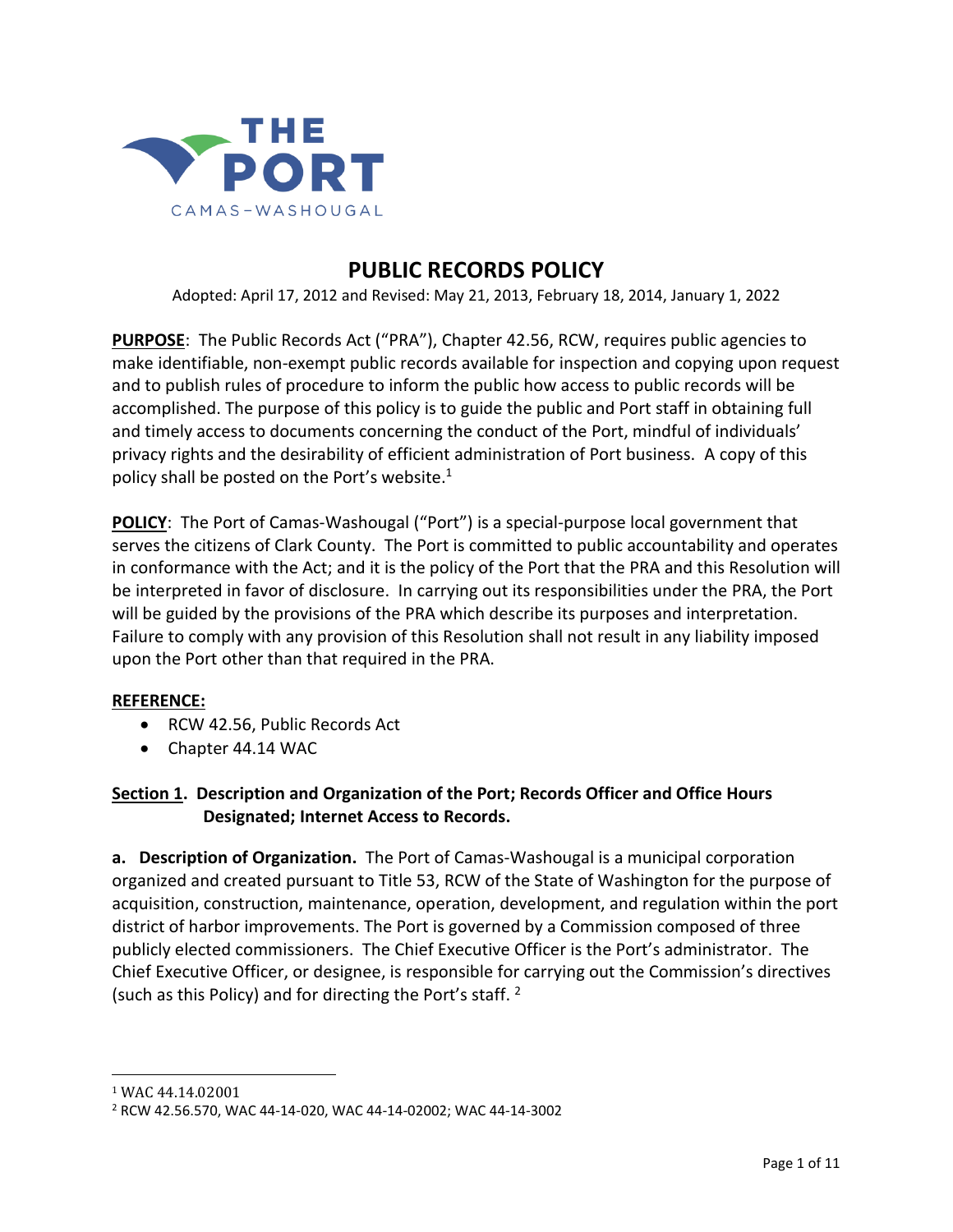**b. Records Officer and Office Hours**. The Public Records Officer ("PRO") shall be the Executive Assistant or designee. Any person wishing to request access to public records or seek assistance in making a request should contact the PRO.

The Port of Camas Washougal PRO can be contacted at:

Phone: (360) 835-8098 Fax: (360) 835-2197 Public Records Office: 24 South A St. Washougal, WA 98671

The PRO shall maintain a description of the Port's organization and the process through which the public may obtain information from the Port. The Port's PRO will oversee compliance with the PRA and these procedures. The Port's PRO may delegate the responsibilities of processing requests to other staff. Each department will also designate a public records coordinator to facilitate access to public records within their department and will identify each coordinator to the PRO.

**c. Internet Access to Records.** Many records are available on the Port of Camas-Washougal's website: [www.portcw.com.](http://www.portcw.com/) Requestors are encouraged to view the documents available on the website prior to submitting a public records request.

## **Section 2. Public Records Officer - Duties**

**a. PRO is Point of Contact**. Any person wishing to request access to public records or seeking assistance in making a request should contact the Port's PRO. The PRO will oversee compliance with the PRA but may designate other Port staff members who may process requests for public records.

**b. Maintain a Log of Requests**. The PRO shall maintain a log of public records requests to include the identity of the requestor if provided by the requestor, the date the request was received, the text of the original request, a description of the records redacted or withheld and the reasons therefor, and the date of the final disposition of the request.<sup>3</sup>

**c. Maintenance/Order of Records.** The Port will maintain its records in a reasonably organized manner. The Port PRO will take reasonable actions to protect records from damage and disorganization.<sup>4</sup>

#### **Section 3. Availability of Public Records**

**a. Records Index.** The Port Commission has determined that it would be unduly burdensome to maintain an itemized index of all Port records, except as set forth herein, due to fiscal and

 $3$  . RCW 40.14.026(4) Effective July 23, 2017. WAC 44-14-04003(14).

<sup>4</sup> WAC 44-14-03004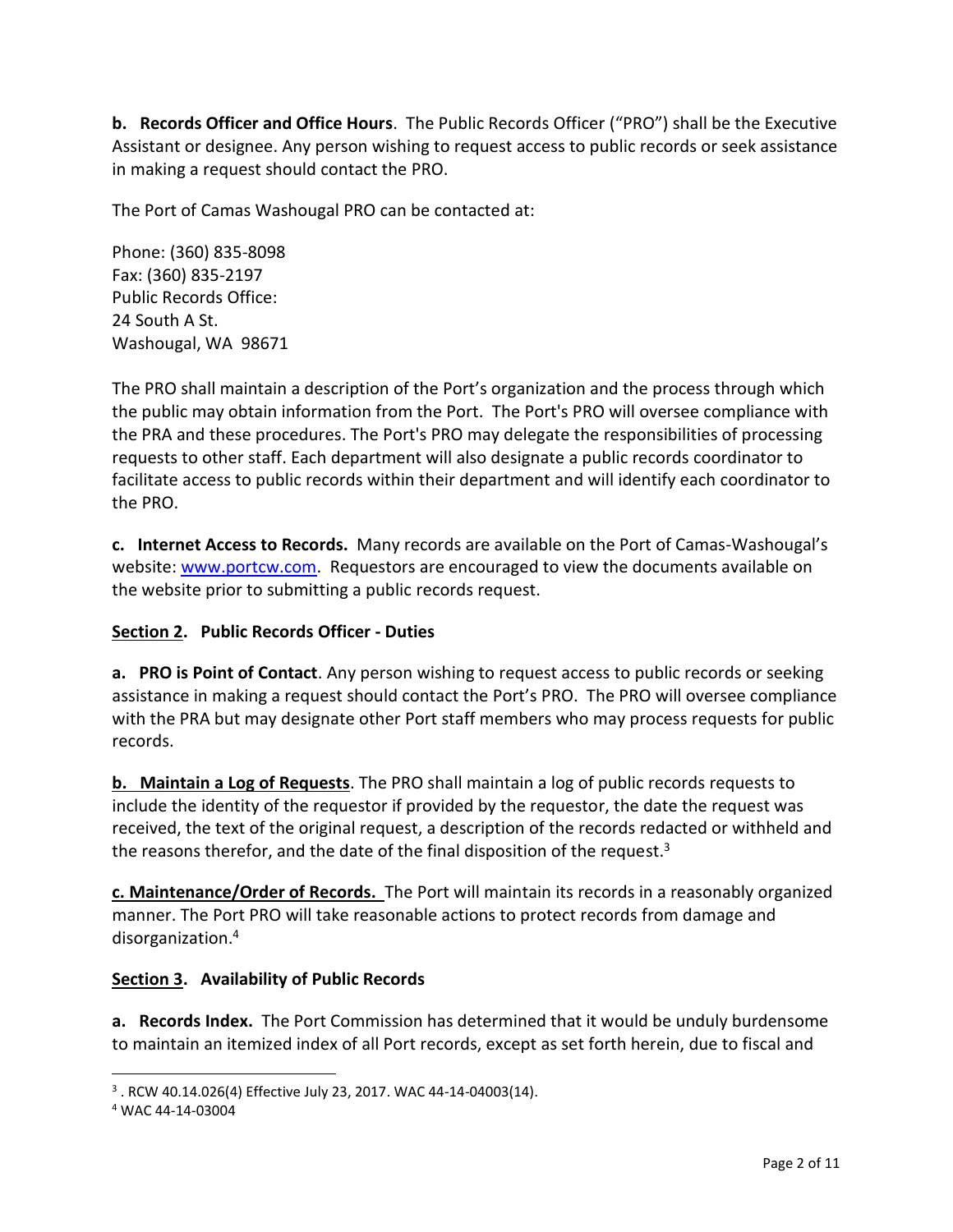personnel limitations.<sup>5</sup>

**b. Hours for Inspection.** Public records are available for inspection and copying during the Port's customary office hours: Monday, Tuesday, Thursday, Friday 8:00 a.m. to 4:30 p.m. and Wednesdays, 9:00 a.m. to 4:30 p.m. Closed daily from  $12:00$  pm  $-1:00$  pm and Closed on Weekends, excluding legal holidays. Port staff and the requestor may make mutually agreeable arrangements for times of inspection and copying; however, the Port shall have final say regarding hours for inspection.<sup>6</sup>

**c. Place of Inspection.** Records will be made available for inspection at the Port's offices as determined by the PRO. Records must be inspected at an office of the Port. No member of the public may remove a record from the viewing area or disassemble or alter any record.<sup>7</sup>

**d. Electronic Access to Records.** For those seeking responsive records in electronic format, records will be provided in an electronic format that is used by the Port and is generally commercially available, or in a format that is reasonably translatable from the format in which the Port keeps the record, ., provided however, the Port is not required to buy new software, hardware or licenses to process a request for production or delivery of public records.<sup>8</sup> The Port will provide access to public records that already exist in electronic format by providing links to the website containing an electronic copy of the record, provide records on disk or thumb drive, or transmit the responsive record via e-mail, if it can be determined that the requestor has internet access and the requestor agrees that the request has been satisfied.

**e. Retention of Records.** The Port will retain its records in accordance with the Port's Archive and Records Management Policy and retention periods in specified schedules in the Local Government General Records Retention Schedule (LGGRRS) and the Local Government Common Records Retention Schedule (CORE) available at [www.secstate.wa.gov.](http://www.secstate.wa.gov/) Public records may not be destroyed per a retention schedule if a public records request or actual or anticipated litigation is pending.<sup>9</sup>

## **f. Exemptions.**

**1. Some Records Exempt**. The PRA and other statutes exempt or prohibit disclosure of certain port records. Requesters should take note that there are many exemptions contained outside of the PRA that may restrict the availability of some records.<sup>10</sup> Exemptions include but are not limited to: deliberative process and drafts: RCW 42.56.280, litigation and legal information exemption: RCW 42.56.290, mediation communications: RCW 42.56.600, security and terrorism: RCW 42.56.42, personal information of public employees: RCW 42.56.230(3), taxpayer information:

<sup>5</sup> WAC 44-14-03003

<sup>6</sup> WAC 44-14-03002

<sup>7</sup> WAC 44-14-04005

<sup>8</sup> WAC 44-14-050; WAC 44-14-05001

<sup>9</sup> WAC 44-14-03005

<sup>10</sup> WAC 44-14-060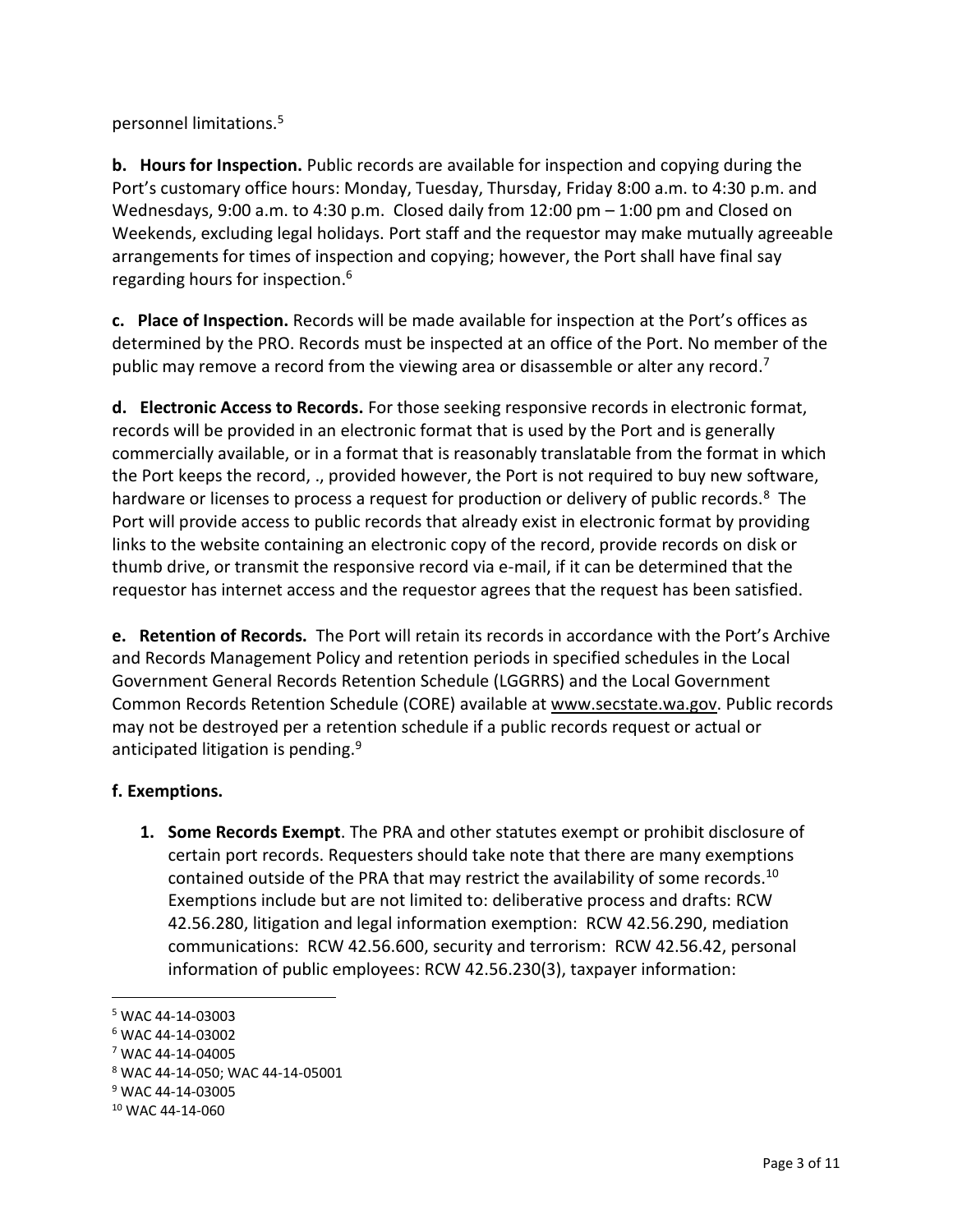RCW 42.56.230(4), financial information: RCW 42.56.230(5), vehicle licensing applications: RCW 42.56.230(7) and emergency systems: RCW 42.56.230(9).

- **2. Other Statutes**. In addition, documents are exempt from disclosure if any "other statute" exempts or prohibits disclosure. Requestors should be aware of the following exemptions, outside the PRA, that restrict the availability of some documents held by Port for inspection and copying and may impose penalties if the prohibition is violated.<sup>11</sup> See, for example, attorney/client privileged records: RCW 5.60.060(2), Chapter 70.02 RCW (Health Care Information Act), Chapter 13.50 RCW (Juvenile Records Act), RCW 82.32.330 (state excise tax records), and RCW 74.04.060 (public assistance records).
- **3. Commercial Purposes.** Further the Port is prohibited by statute from disclosing lists of individuals for commercial purposes.<sup>12</sup>
- **4. Redactions.** If the Port deems a record or portion of a record is exempt from disclosure and should be withheld, the PRO or designee will provide a Log which states the specific exemption and provides a brief explanation of why the record, or a portion of the record is being redacted or withheld.
- **5. Third Party Notice.** If the requested records contain information that may affect rights of others and/or may be exempt from disclosure, the PRO will, prior to providing the records, give notice of not less than 10 days to those persons. Such notice should be given to make it possible for those receiving the notice to seek an order from a court to prevent or limit the disclosure. The notice to the affected persons will typically include a copy of the request, and the requestor shall be given a copy of the notice sent to the affected parties.

## **Section 4. Making a Request for Public Records**

**a. Reasonable Notice that the Request is for Public Records. <sup>13</sup>** There is no required format for a valid public records request. A requestor must provide the Port with reasonable notice that the request being made is for public records. If a request is contained in a larger document unrelated to a public records request, the requestor should point out the public records request by labeling the front page of the document as containing a public records request or otherwise calling the request to the attention of the PRO to facilitate timely response to the request.

**b. Form.** Any person wishing to inspect or copy identifiable public records of the Port should make the request in one of the following ways:

- 1) Request through the Port's website:<https://portcw.com/public-records-request/>
- 2) Request by fax (360) 835-2197 addressed to the PRO.

<sup>11</sup> WAC 44-14-06001, RCW 42.56.070(1).

<sup>12</sup> WAC 44-14-06001

<sup>13</sup> WAC 44-14-04002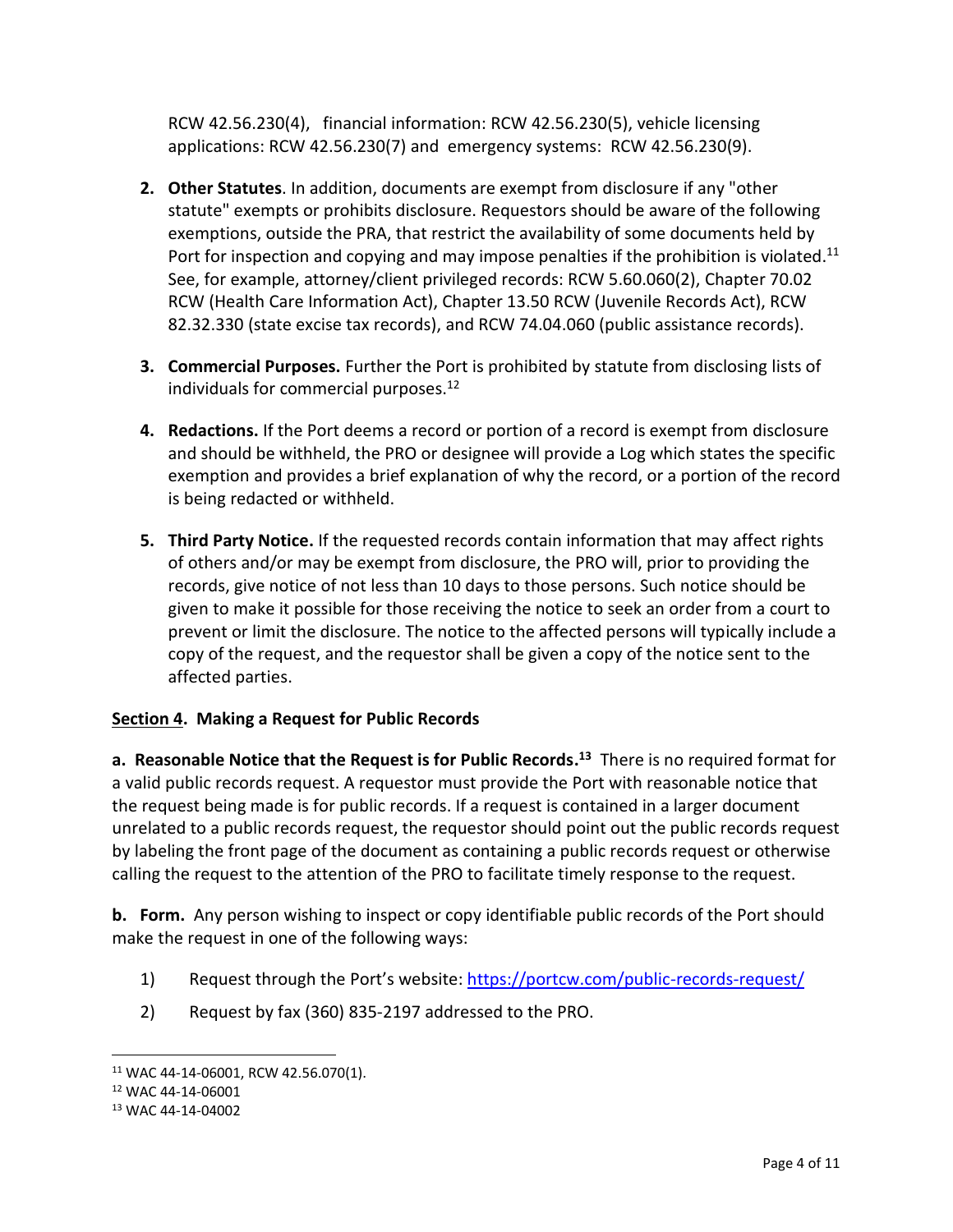- 3) Public records requests submitted by written letter or email should include the following information:<sup>14</sup>
	- **i.** Name of requester;
	- **ii.** Date of request;
	- **iii.** Phone, email, and/or address or other contact information of requester;
	- **iv.** Identification of the public records adequate for the public records officer or designee to locate the records (title and date, if known), and
	- **v.** Location (department) of the requested records, if known.
	- **vi.** If the request is made by email, regular mail, fax, in-person or by telephone, responding staff will confirm receipt of the information and the substance of the request in writing.
	- **vii.** The Port may deny a "bot" request that is one of multiple requests from a requestor to the Port within a twenty-four-hour period, if the Port determines that responding to the multiple requests would cause excessive interference with essential Port functions. A "bot" request is a records request that the Port reasonably believes was automatically generated by a computer program or script

**c. Consequences of Failure to Respond**. If the Port does not respond in writing within five business days of receipt of the request for disclosure, the requestor is encouraged to contact the PRO to determine the reason for failure to respond.

**d. Prioritization of Records.** The PRO may ask a requestor to prioritize the records he or she is requesting so that the most important records may be provided first. A requestor need not prioritize a request.

**e. Copies.** Costs for production of public records shall be charged in accordance with Section 6 herein below.

**f. Oral Requests**. The PRO may accept requests for public records by telephone or in person. If an oral request is made, the PRO will confirm receipt of the information and the substance of the request in writing, as well as the necessary contact information from the requestor.

**g. Purpose of Request.** A requestor need not state the purpose of the request. However, in

<sup>14</sup> WAC 44-14-03006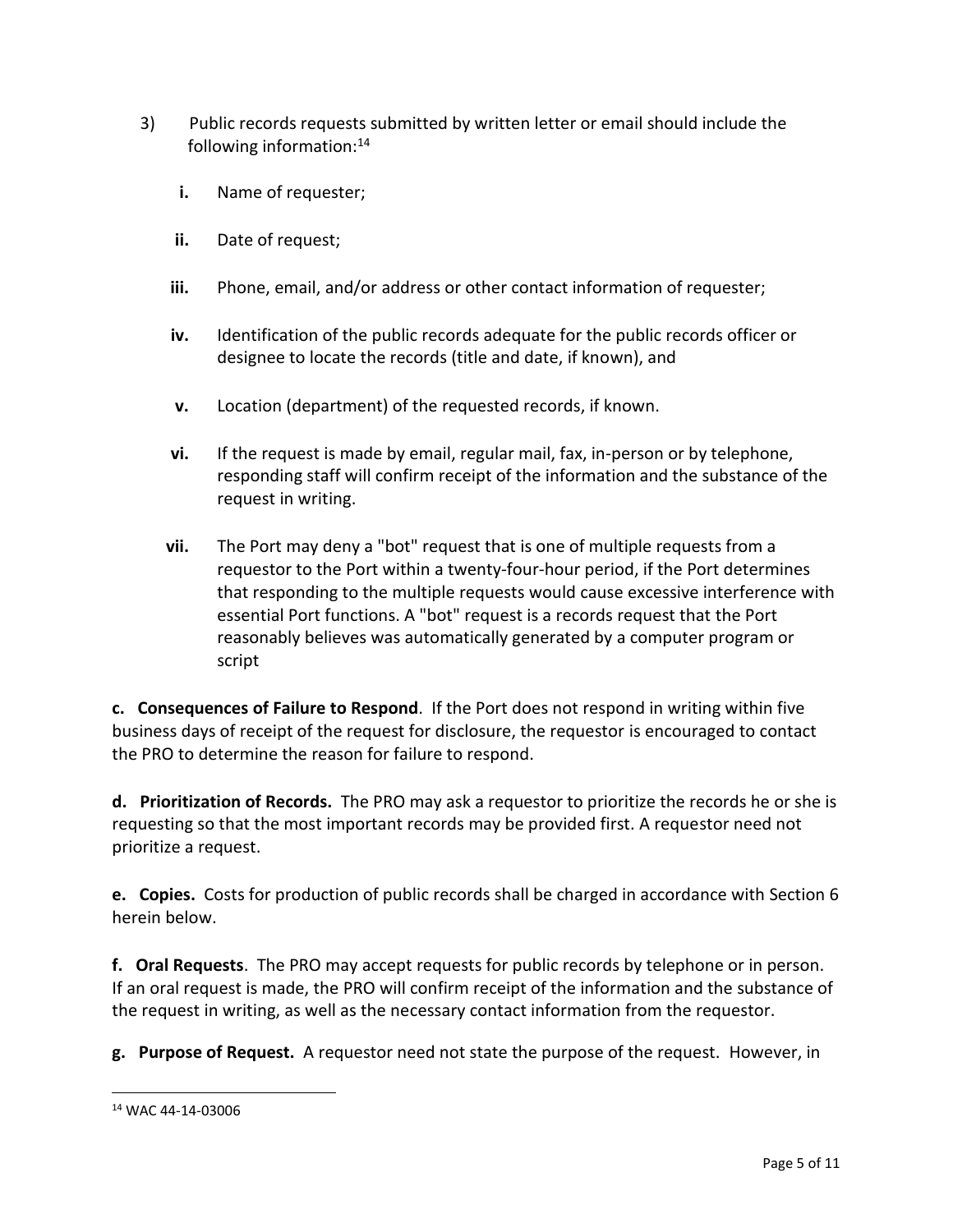an effort to clarify or prioritize a request and provide responsive records, the PRO may inquire about the nature or scope of the request.<sup>15</sup>

# **Section 5. Processing Public Records Requests**

**a. Providing "fullest assistance."<sup>16</sup>** This policy and related policies and procedures identify how the Port will provide full access to public records, protect records from damage or disorganization, prevent excessive interference with other essential functions of the agency, provide fullest assistance to requestors, and provide the timeliest possible action on public records requests. All assistance necessary to help requestors locate particular responsive records shall be provided by the PRO; provided, however, that the giving of such assistance does not unreasonably disrupt the daily operations of the Port or other duties of any assisting employee(s).

**b. Order for Processing Requests.** The PRO will process requests in the order allowing the most requests to be processed in the most efficient manner, including by installments.

**c. Five Day Response.** Within five business days of receipt of the request (day one is the first working day after the request is received), the PRO or designee will do one or more of the following:

1. Make the records available; or

2. Identify an internet location where the record can be accessed. Requesters who cannot access the internet may be provided hard copies or access to a Port terminal to access the record; or

3. Acknowledge receipt of request and provide a reasonable estimate of when records will be available; or

4. If the request is unclear, acknowledge receipt of request, ask the requester to provide clarification and provide a reasonable estimate of when records will be available;<sup>17</sup> or

5. Deny the request. $18$ 

**d. Reasonable Estimate of Time to Fully Respond.** If not able to provide documents requested within five business days, the PRO must provide a reasonable estimate of the time it will take to fully respond to the request.<sup>19</sup> When a request is for a large number of records, the PRO will contact the requestor and offer to provide access for inspection and copying if the PRO determines that it may be more cost effective/practical to provide the records in that manner.

<sup>&</sup>lt;sup>15</sup> RCW 42.56.080.

<sup>16</sup> RCW 42.56.100; WAC 44-14-04003(5).

<sup>17</sup> RCW 42.56.520, WAC 44-14-04003(8).

<sup>18</sup> RCW 42.56.520.

<sup>19</sup> RCW 42.56.520(2), WAC 44-14-04003(7). RCW 42.56.550(2). See WAC 44-14-08004 (5)(b).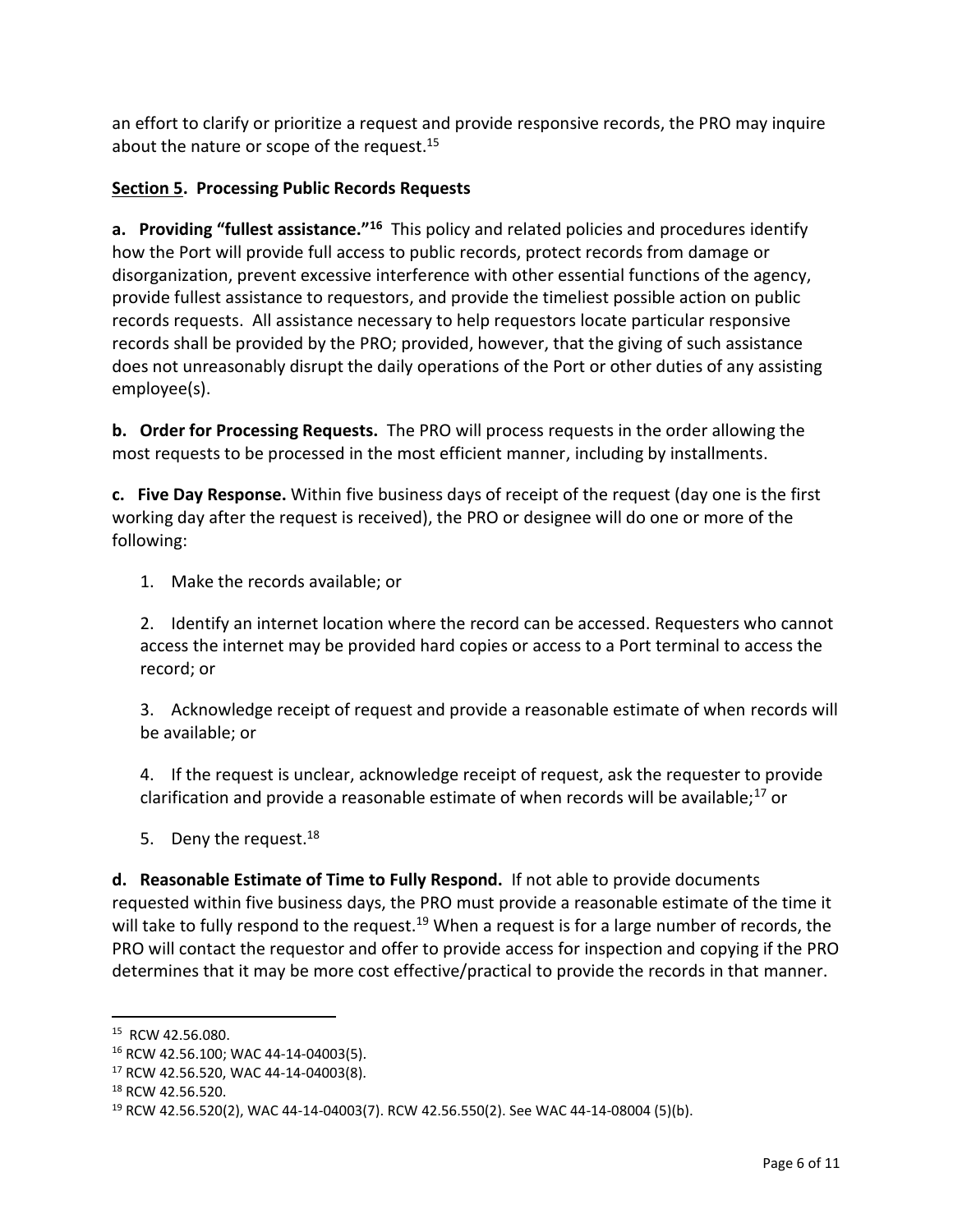**d. Searching for Records**. The Port will conduct an objectively reasonable search for responsive records. The adequacy of a search is judged by the standard of reasonableness.<sup>20</sup> If the Port's contractors performing Port work have responsive public records as a consequence of the Port's contract, the PRO will notify the contractor of the records request. The Port will document its record searches is recommended. Port Staff and staff and officials should promptly respond to inquiries about responsive records from the PRO. If, after a reasonable search, the Port determines that there are no responsive records, the PRO will notify the requestor and explain, in at least general terms, the places searched.<sup>21</sup>

**e. Consequences of Failure to Clarify a Request.** If the requestor does not respond to the Port's request for a clarification within thirty days of the Port's request or other specified time, the Port may consider the request abandoned. If the Port considers the request abandoned, the PRO will send a closing letter to the requestor if it has not already explained when it will close a request due to lack of response by the requestor and may re-file the records.<sup>22</sup>

**f. Consequences of Disclosing a Record in Error.** The Port and its officials or employees are not liable for loss or damage based on release of a public record if the Port, official or employee acted in good faith in attempting to comply with the PRA.

**g. Redactions.** If only a portion of a record is exempt from disclosure, but the remainder is not exempt, the PRO will redact the exempt portions, provide the nonexempt portions, and indicate to the requestor why portions of the record are being redacted. For example, the PRO shall redact identifying details such as social security numbers when he or she makes available or publishes any public record. In each case, the justification for the deletion shall be explained in writing.<sup>23</sup>

**h. Providing Copies of Records after Inspection.** The requestor shall indicate which documents he or she wishes to have copied using a mutually agreed upon non-permanent method of marking the desired records. After inspection is complete, the PRO will arrange for copying. Records will be provided in electronic format where they already exist in that form, otherwise hard copies of records will be provided. Making a copy of an already existing electronic record is considered copying and not creation of a new record. $24$ 

**i. Closing Withdrawn or Abandoned Requests.** If the requestor withdraws a request, fails to fulfill his or her obligations to inspect the records within 30 days from the time the Port notifies the requestor that the documents are available, or fails to pay the deposit or final payment for the requested copies within 30 days of the request for payment, the PRO may close the request and indicate to the requestor that the Port has closed the request. The PRO will document

<sup>20</sup> *Neighborhood Alliance v. Spokane County*, 172 Wn.2d 702, 261 P.3d 119 (2011); *Forbes v. City of Gold Bar*, 171 Wn. App. 857, 288 P.3d 384 (2012).

<sup>21</sup> *Neighborhood Alliance,* 172 Wn.2d at 722.

<sup>22</sup> RCW 42.56.520.

<sup>23</sup> RCW 42.56.210(1); *Resident Action Council v. Seattle Housing Authority* (2013)

<sup>24</sup> RCW 42.56.120(1)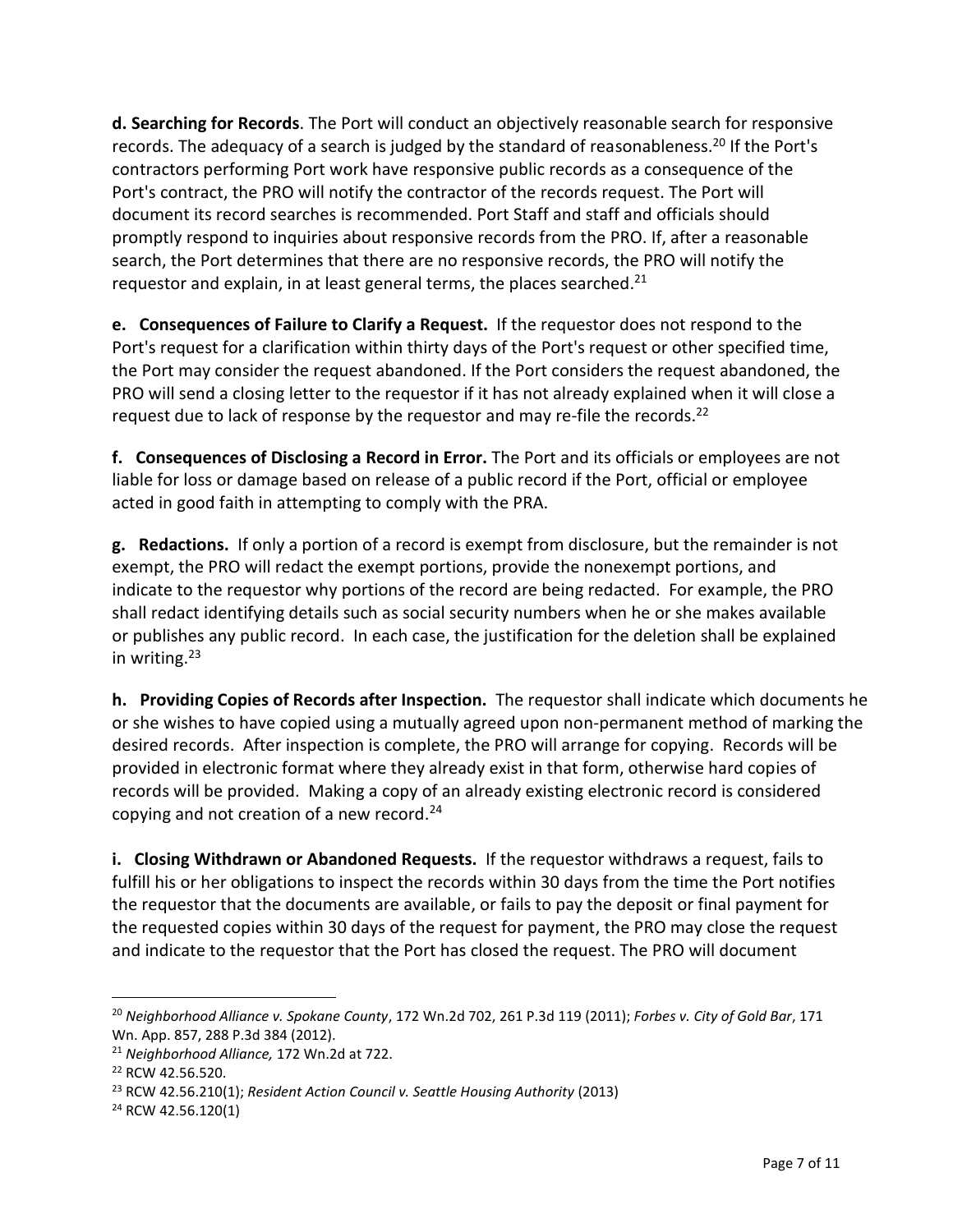closure of the request and the conditions that led to closure.<sup>25</sup>

**j. No Duty to Create Records.** The Port is not obligated to create a new record (paper or electronic) to satisfy a records request; however, the Port may, in its discretion, create such a new record to fulfill the request where it may be easier for the Port to create a record responsive to the request than to collect and make available voluminous records that contain small pieces of information responsive to the request. However, the requestor must agree in writing that the new record will satisfy the request.<sup>26</sup>

**k. No Duty to Supplement Responses.** The Port is not obligated to hold current records requests open to respond to requests for records that may be created in the future.

**l. Later Discovered Records.** After the Port has closed the request, if the Port becomes aware of additional responsive records existing at the time of the request, it will promptly inform the requester of the additional records and provide them as soon as possible.<sup>27</sup>

A public records request is not continuing in nature. If a requester desires additional records created or obtained by the Port after the date of the original request, the requester must submit a new request.

**m**. **Completion of Request.** The Port's records request has been fulfilled and can be closed when a requestor has inspected all the requested records, all copies have been provided, a web link has been provided (with assistance from the Port in finding it, if necessary), an entirely unclear request has not been clarified, a request or installment has not been claimed or reviewed, or the requestor cancels the request. The Port will provide a closing letter stating the scope of the request and memorializing the outcome of the request, provided however, a closing letter may not be necessary for smaller requests, or where the last communication with the requestor established that the request would be closed on a date certain. The Port's closing letter will ask the requestor to promptly contact the Port if he or she believes additional responsive records have not been provided.<sup>28</sup>

## **Section 6. Costs of Providing Copies of Public Records<sup>29</sup>**

Per state law, the Port does not charge a fee for locating a public record or for making records available for review or inspection.<sup>30</sup>

As allowed under RCW 42.56.120, the Port adopts the following fee schedule for copying and production of requested records:

<sup>&</sup>lt;sup>25</sup> RCW 42.56.520.

<sup>26</sup> WAC 44-14-04003(6). *Smith v. Okanogan County*, 100 Wn. App. 7, 14, 994 P.2d 857 (2000)

<sup>27</sup> WAC 44-14-04003 (13)

<sup>28</sup> WAC 44-14-04006

<sup>29</sup> WAC 44-14-070

<sup>30</sup> WAC 44-14-07001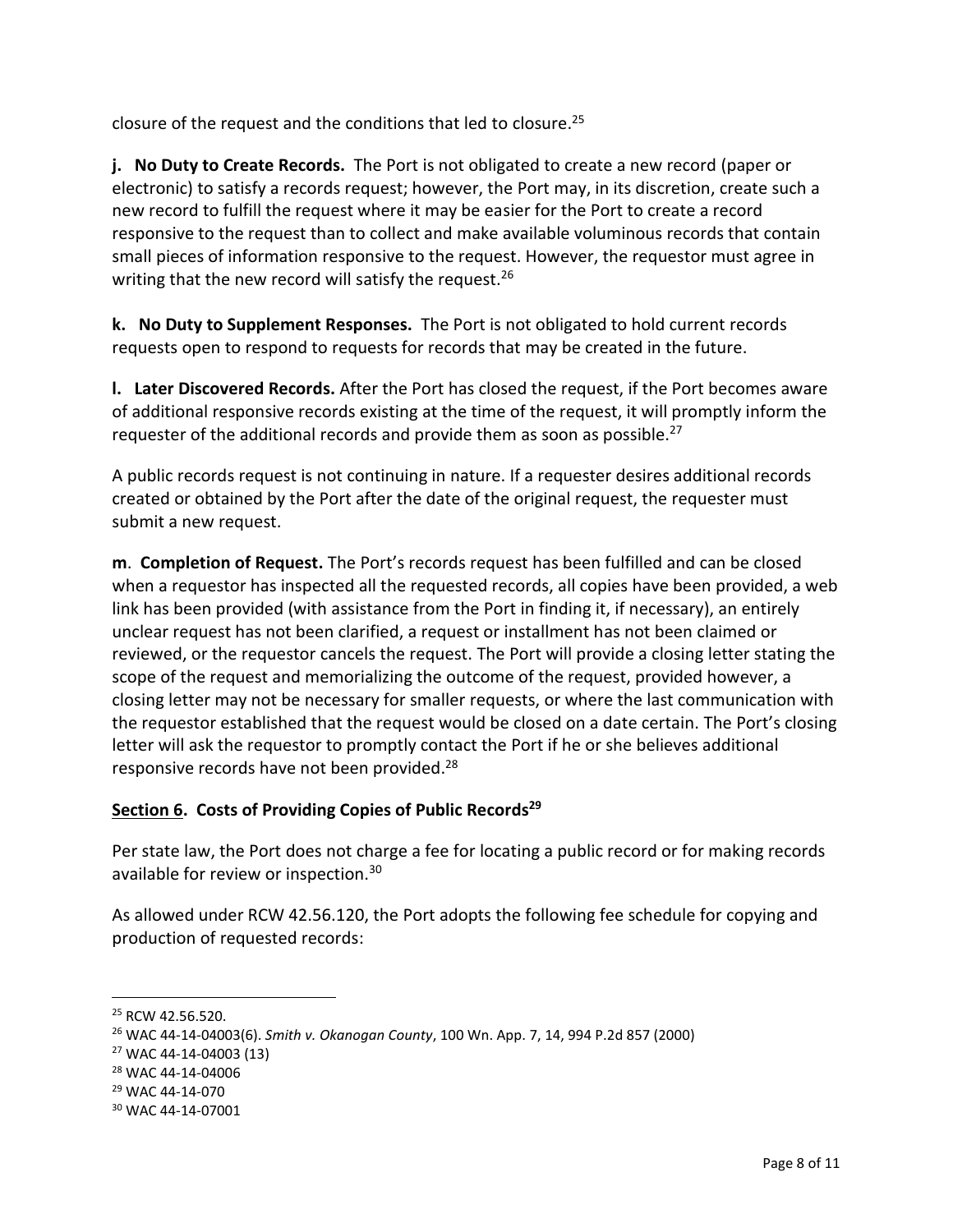- **1.** The charge for standard black-and-white photocopies is fifteen cents (\$.15) per page. This is a statutorily allowed fee, as calculating the actual costs for staff time, materials, and production of a copy would be administratively burdensome.
- **2.** For large productions of paper records or for copying of non-standard sized documents or non-routine formats, the Port may use an outside vendor and charge the actual cost of the copy or production service including postage and the shipping container. A deposit of 10% of the estimated cost may be required prior to production of the records.
- **3.** The charge to scan a paper record to electronic copy of a record is ten cents (\$.10). This is a statutorily allowed fee, as calculating the actual costs for staff time, materials, and production of an electronic copy would be administratively burdensome.
- **4.** For large productions of electronic records requested/required on external drives, the Port may charge the requestor the actual cost of the external drive or digital storage media device.
- **5.** In addition to the charge imposed for providing copies of public records the Port may include a customized service charge if the Port estimates that the request would require the use of information technology expertise to prepare data compilations or provide customized electronic access services when such compilations and customized access services are not used by the Port for other Port purposes. In all such cases, the Port will notify the requestor of the customized service charge to be applied to the request, including an explanation of why the customized service charge applies, a description of the specific expertise, and a reasonable estimate cost of the charge. This notice will provide the requestor the opportunity to amend their request in order to avoid or reduce the cost of a customized service charge. Requester must pay customized service charge and any applicable fees prior release of records.<sup>31</sup>
- **6.** Charges may be combined to the extent that more than one type of charge applies to the production of records (for example, \$.10/page of paper files scanned to electronic format, plus cost of digital storage media device if required for production).
- **7.** A requestor will not be charged anything more than is necessary to reimburse the Port for its actual costs directly incident to copying and production of the records.
- **8.** No sales tax is charged on copies of records made at the Port's facilities.
- **9.** Payment to the Port under this schedule may be made by cash or check.
- **10.** If the request is fulfilled in installments, payment for each records installment must be paid prior to installment release. If an installment is not paid and claimed, the Port is not

<sup>31</sup> RCW 42.56.120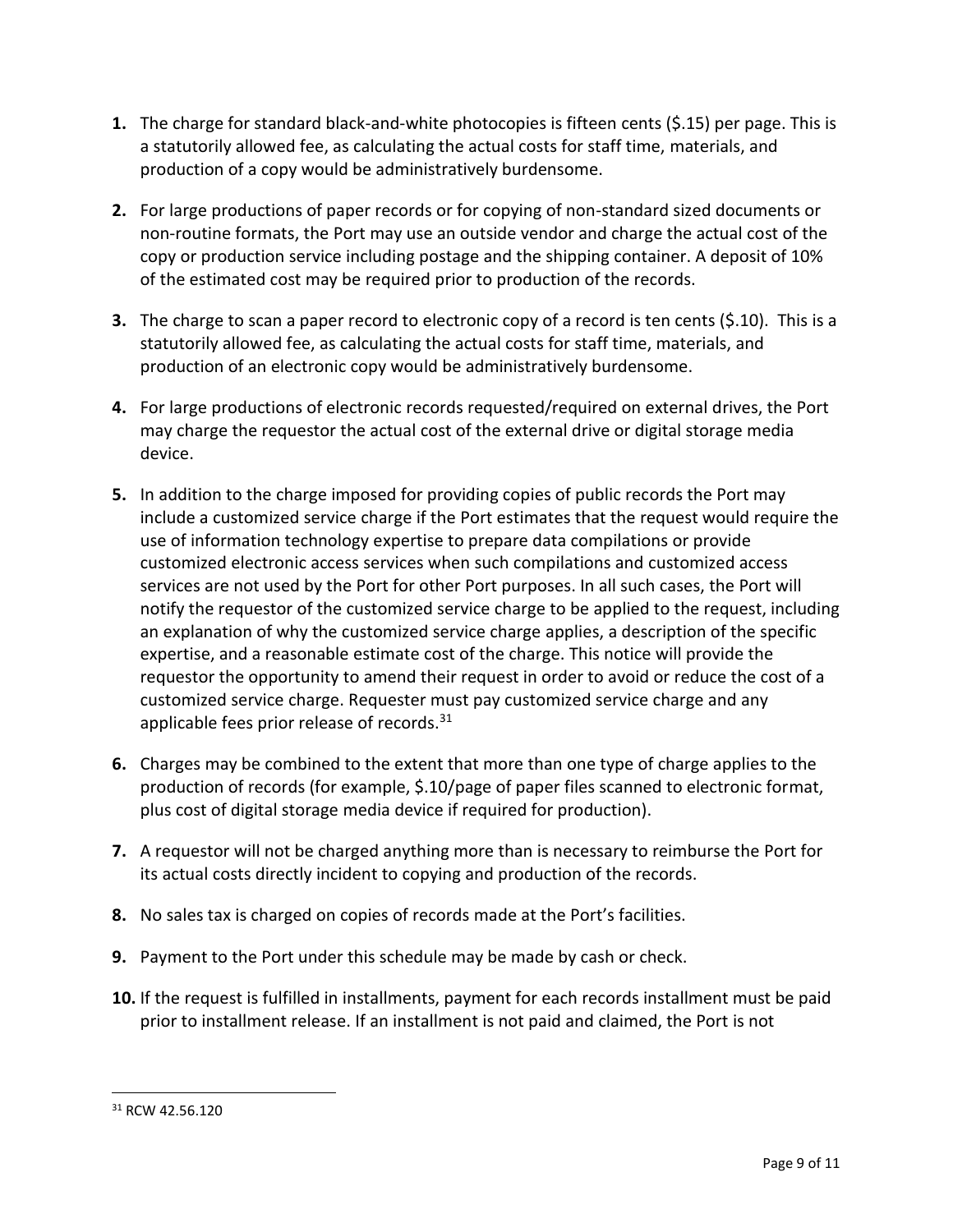obligated to fulfill the balance of the request.<sup>32</sup>

**11.** The Port reserves the right not to charge fees set forth herein on a case-by-case basis and the PRO may determine, in their discretion, whether or not to charge fees for a particular request.<sup>33</sup>

| <b>Item</b><br>a.                                                                                                       | Cost                                                                                                                                                                   |
|-------------------------------------------------------------------------------------------------------------------------|------------------------------------------------------------------------------------------------------------------------------------------------------------------------|
| Existing electronic records<br>posted to Port website or<br>available in existing electronic<br>form                    | No charge                                                                                                                                                              |
| Photocopies                                                                                                             | \$.15/page<br>Two-sided documents<br>are charged as two pages                                                                                                          |
| Large production of paper<br>records or non-standard sized<br>or non-routine records<br>requiring use of outside vendor | Actual cost of copy or<br>production service<br>including postage and<br>shipping container; may<br>require deposit of 10% of<br>estimated cost prior to<br>production |
| Paper scanned to electronic file                                                                                        | $$.10$ /page                                                                                                                                                           |
| External drives or other digital<br>storage media devices                                                               | <b>Actual cost</b>                                                                                                                                                     |
| Mailing, delivery and shipping                                                                                          | Actual cost of mailing or<br>shipping plus cost of<br>shipping materials                                                                                               |
| Any charge by third-party<br>vendor to access and produce<br>records stored by that vendor                              | <b>Actual cost</b>                                                                                                                                                     |
| Customized service charge,<br>after notice to requestor                                                                 | <b>Actual cost</b>                                                                                                                                                     |

**b. Faxing and Mailing Charges.** The Port may also charge actual costs of long-distance facsimile transmission and/or mailing, including the cost of the shipping container.

**c. Deposit or Payment by Installments.** Before beginning to copy records, the PRO or

<sup>32</sup> WAC 44-14-07006

<sup>33</sup> WAC 44-14-07005